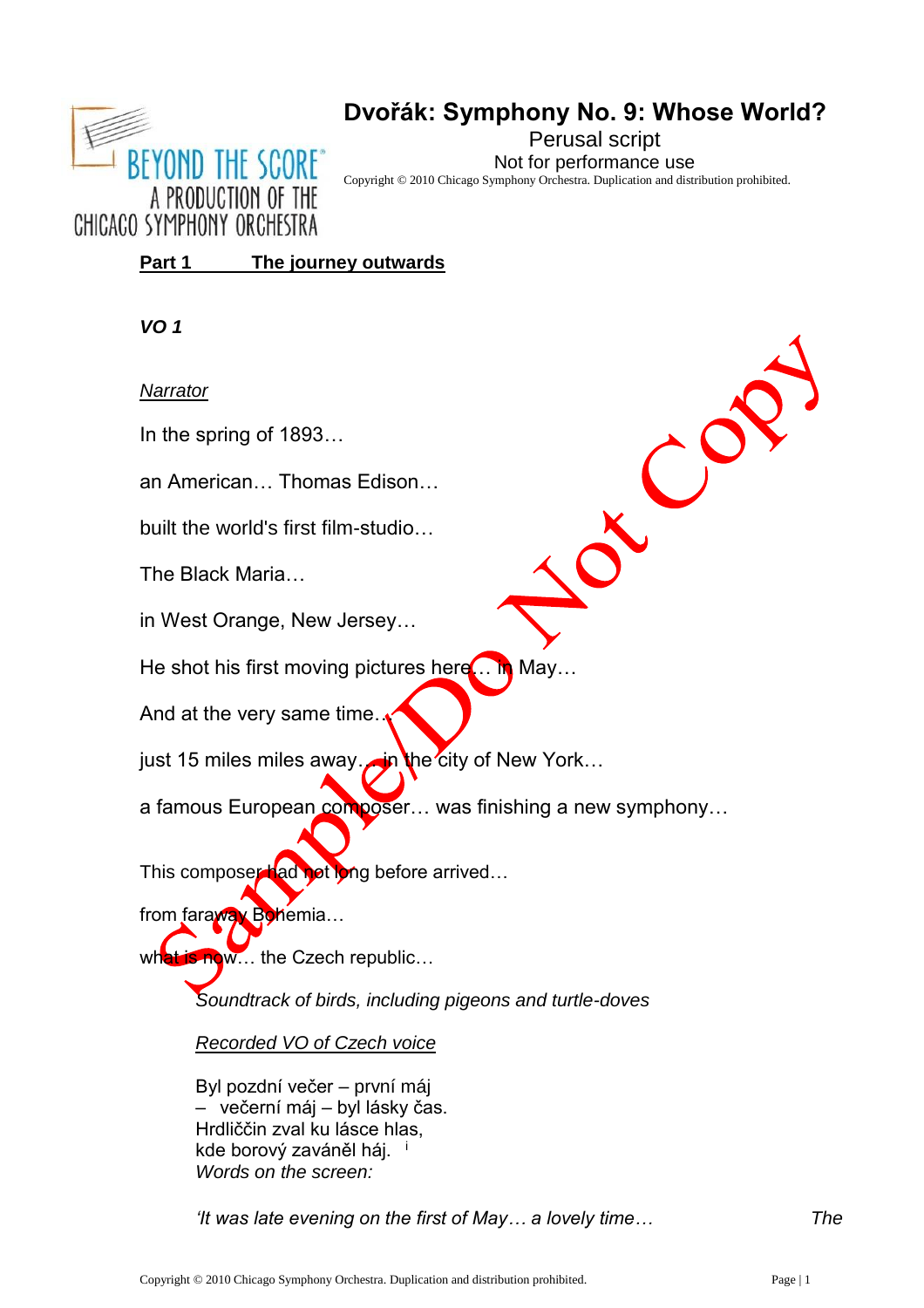*turtle-dove called sweetly from the pine-wood…'*

*Suddenly, the harsh sound of tapping telegraphic keys…*

*Text of Mrs Thurber's telegram appears on screen in telegraphic form starting with 'would you accept…' and finishing with 'twenty words prepaid'*

*Actor - [telegram, urgent]* June 1891….  $\mathcal{C}^{\mathcal{C}}$ would you accept position director national conservatory New York October 1892 also lead six concerts of your works twenty words prepaid<sup>ii</sup> *Dvořák* I would not dream of it! To cross the big water and risk my children to be drowned! America is full of Indians and wild animals!ill *Actor - [the composer's young son]* My mother had more concern for our financial situation... She proposed we vote on it... There were eight of us at table... and we voted in favour. She took my father to his study…

where she had a pen ready... and the contract... and he signed...<sup>iv</sup>

*Sounds of trains, steam, whistles…*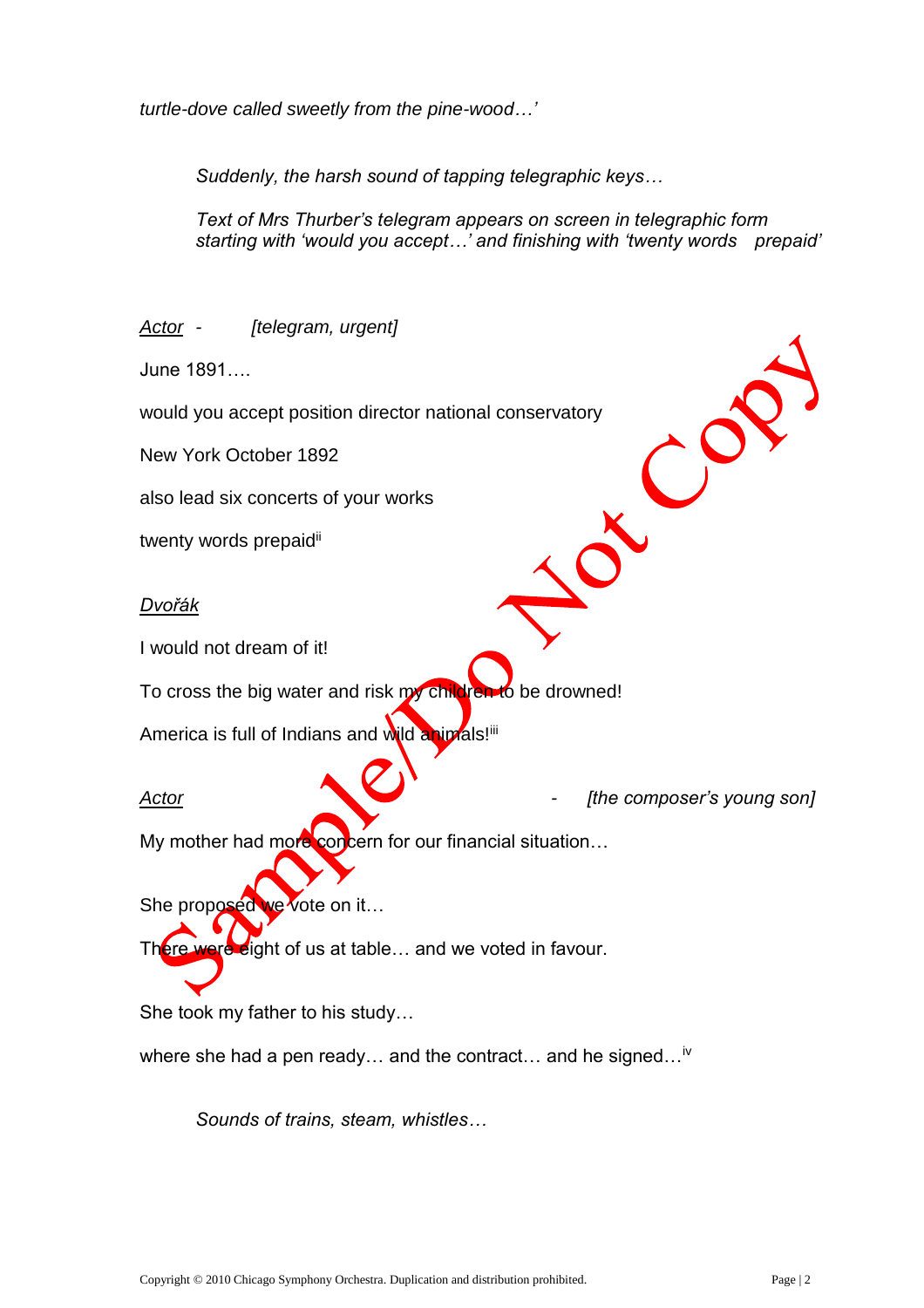## *Narrator*

In September 1892…

Antonín Dvořák set out from Prague's Franz Josef railway station…

with his wife… two of their children…

and a young assistant, Jan Kovařík…

*Actor - [the composer's Czech pupil and assistant]*

The Master's friends were there to wave goodbye…

#### *Dvořák*

See you next summer!

*Actor - [Czech pupil and assistant]*

At Bremen, we boarded the SS Saale…

The voyage lasted nine days... and the Master was an excellent sailor...

It might be as stormy as you liked

he was always out on deck... looking at the ocean...  $\vee$ 

*ME 1 - Opening of Mvt 1 – bars 0-62 (2'33")*

**Part 2 The Great American Symphony** 

*VO 2*

*Dvořák*

This city is magnificent!

Lovely buildings, beautiful streets…

Everywhere the greatest cleanliness!

But it is expensive...<sup>vi</sup>

## *Actor - [the composer's younger son]*

 $\mathcal{C}^{\mathcal{C}}$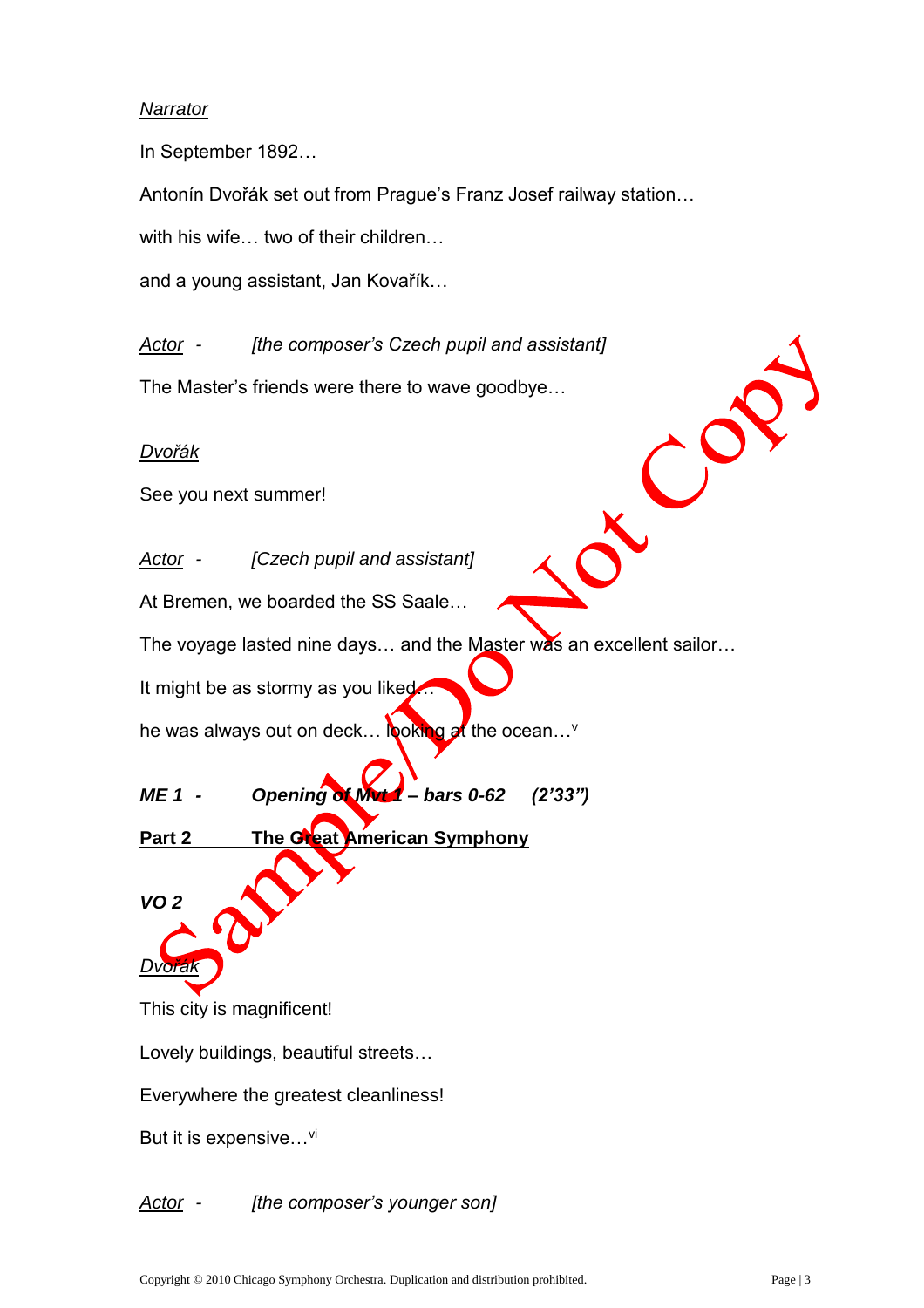My father wrote to us…

of Central Park, the biggest zoo in the world…

and the ocean liners in the harbor…

and what kind of students he had…

Among them there were Black people...<sup>vii</sup>

#### *Narrator*

Jeannette Thurber…

Dvořák's wealthy patron and the founder of the Conservatory.

was a woman of outspoken and progressive views…

*Actor*

Mrs Thurber's National Conservatory of Music.

is to be thrown open… free of charge… to the negro race…

The director... Dr Dvořák... expresses great pleasure at this decision...<sup>viii</sup>

#### *Dvořák*

We like it here…

It is so free... and one can live so much more peacefully... $\dot{x}$ 

It's true…

there are things here one must admire...

and others I would rather not see...

But what can you do?

It is different in this country...<sup>x</sup>

*Actor - [Czech pupil and assistant]*

The Master missed two things from home…

his flock of pigeons…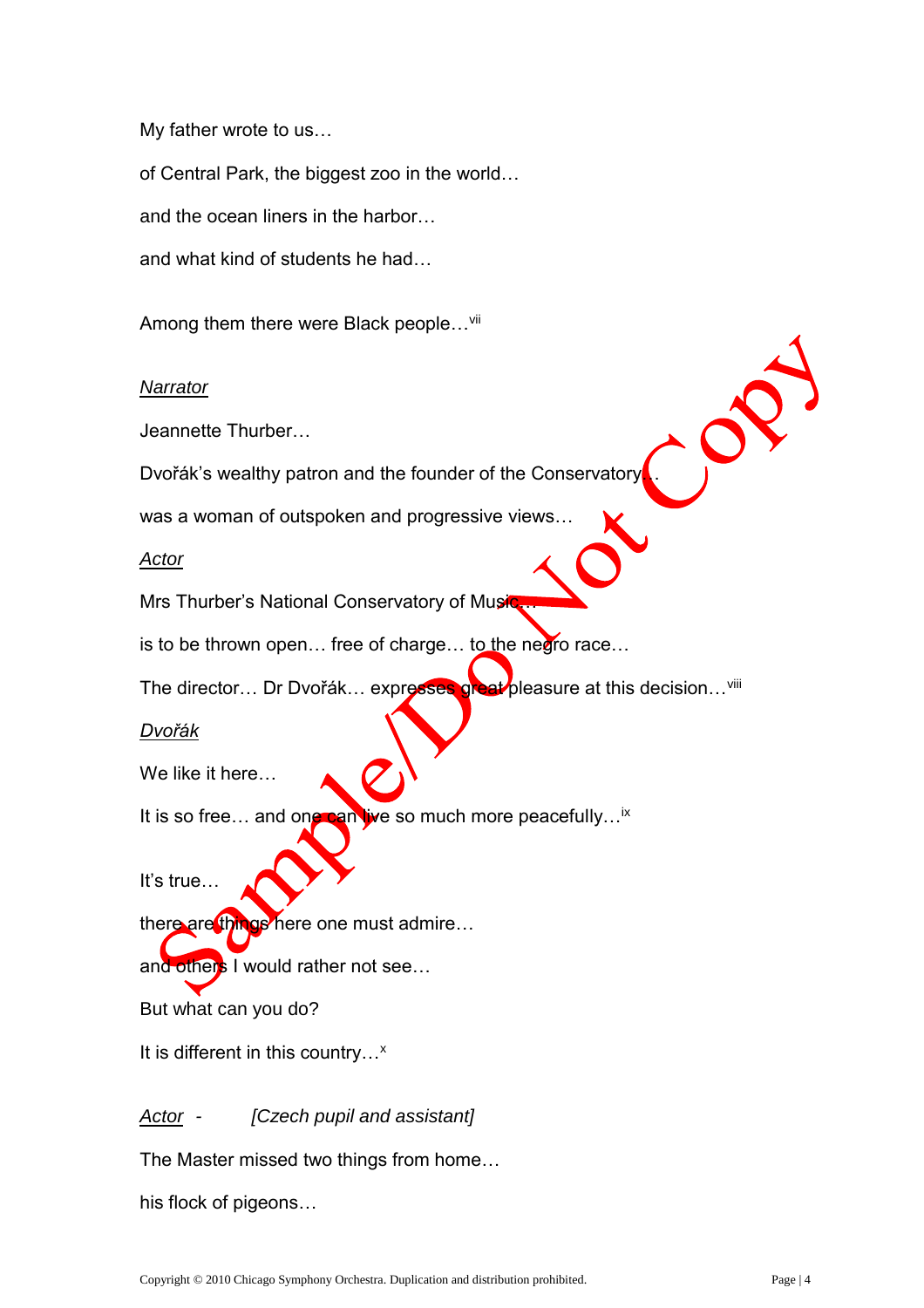and steam locomotives…

We would take the elevated railway to a bridge…

where we could watch the express trains to Chicago thunder by...<sup>xi</sup>

## *Dvořák*

The Americans expect great things of me…

and the main thing is to show them to the promised land…

to create for them a national music...<sup>xii</sup>

*Narrator*

Soon… ideas began to stir in Dvořák's mind…

He would write… a symphony…

*Actor - [professor, as though opening a vast and heavy book]*

Grove's Dictionary of Music and Musicians... 1883...

The symphony illustrates the highest way

in which the tendencies of the age... may be expressed...

It is the austerest form of  $\frac{dy}{dx}$ .

In a symphony, the subjects must be noble...

and they must be... well marked...<sup>xiii</sup>

*ME 2 – Mvt 1 - bars 24 to down beat of 31 (8")*

## *VO 3*

#### *Narrator*

The New York papers… buzzed with rumors…

One journalist was even shown the manuscript…

 $\mathcal{C}^{\mathcal{C}}$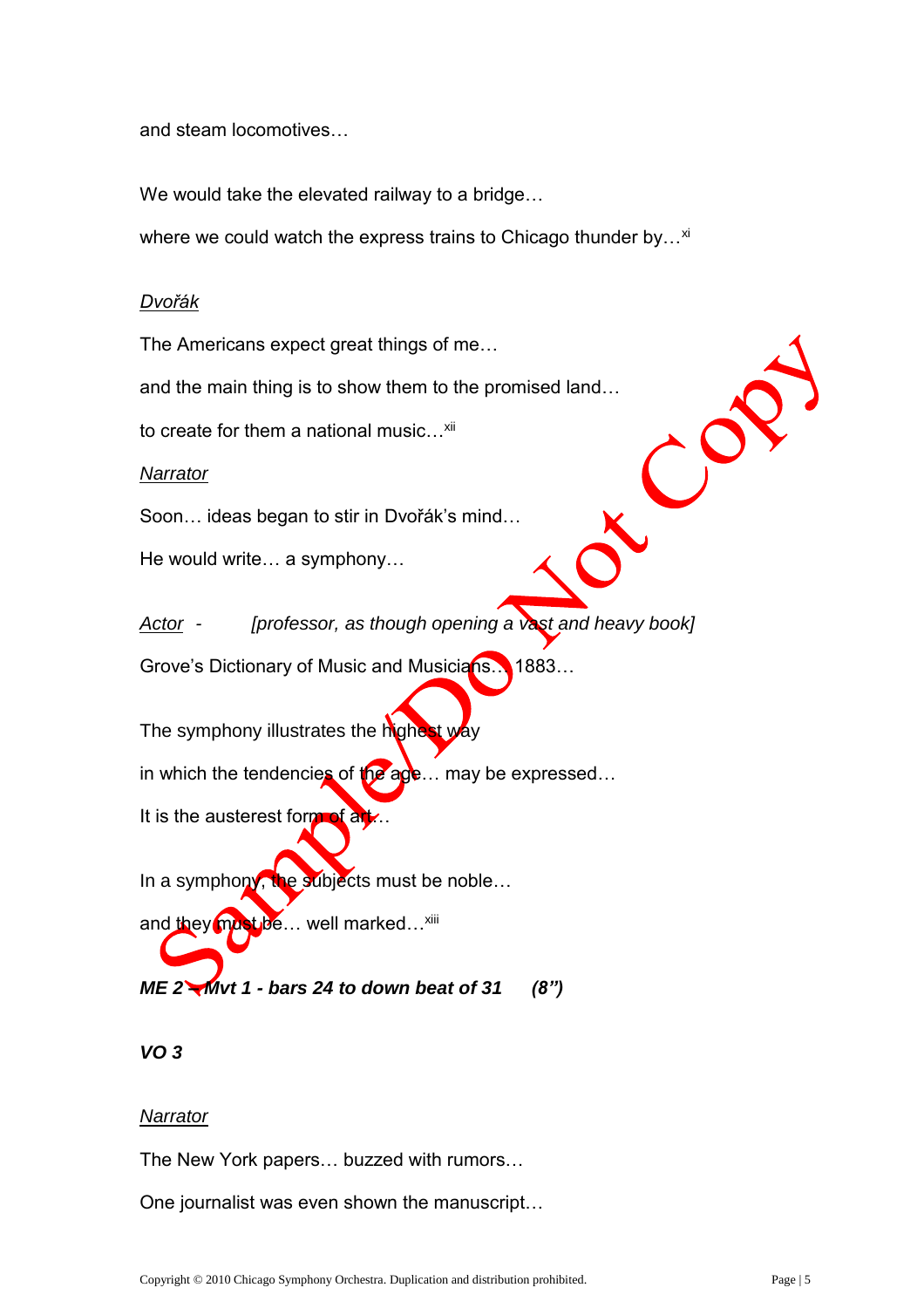## *Actor - [New York music-journalist, with amazement]*

In delightful contrast to the boisterous vigor of the principal theme …

the subsidiary melody gives a somewhat Oriental tinge...<sup>xiv</sup>

## *ME 3 – Mvt 1 – bars 91-98 (plus 2 bars of drone before and a modal 7th) (10")*

 $\left( \begin{array}{c} \lambda \\ \lambda \end{array} \right)$ 

*VO 4*

## *Narrator*

Dvořák's American students… adored him…

*Actor - [the composer's American pupil]*

No teacher ever inspired us like he did... He was a second father...

Simple as a child, but with an unaffected confidence

in his own deep and rich authority...<sup>xv</sup>

*ME 4 – Mvt 1 – bars 115-129 (downbeat) (14")*

*VO 5*

*Actor - [American pupil]*

Schubert was the great prophet, he would say...

You could find the music of the future...

only by going back to Schubert...<sup>xvi</sup>

*ME 5 – Mvt 1 – bars 149-156 (8")*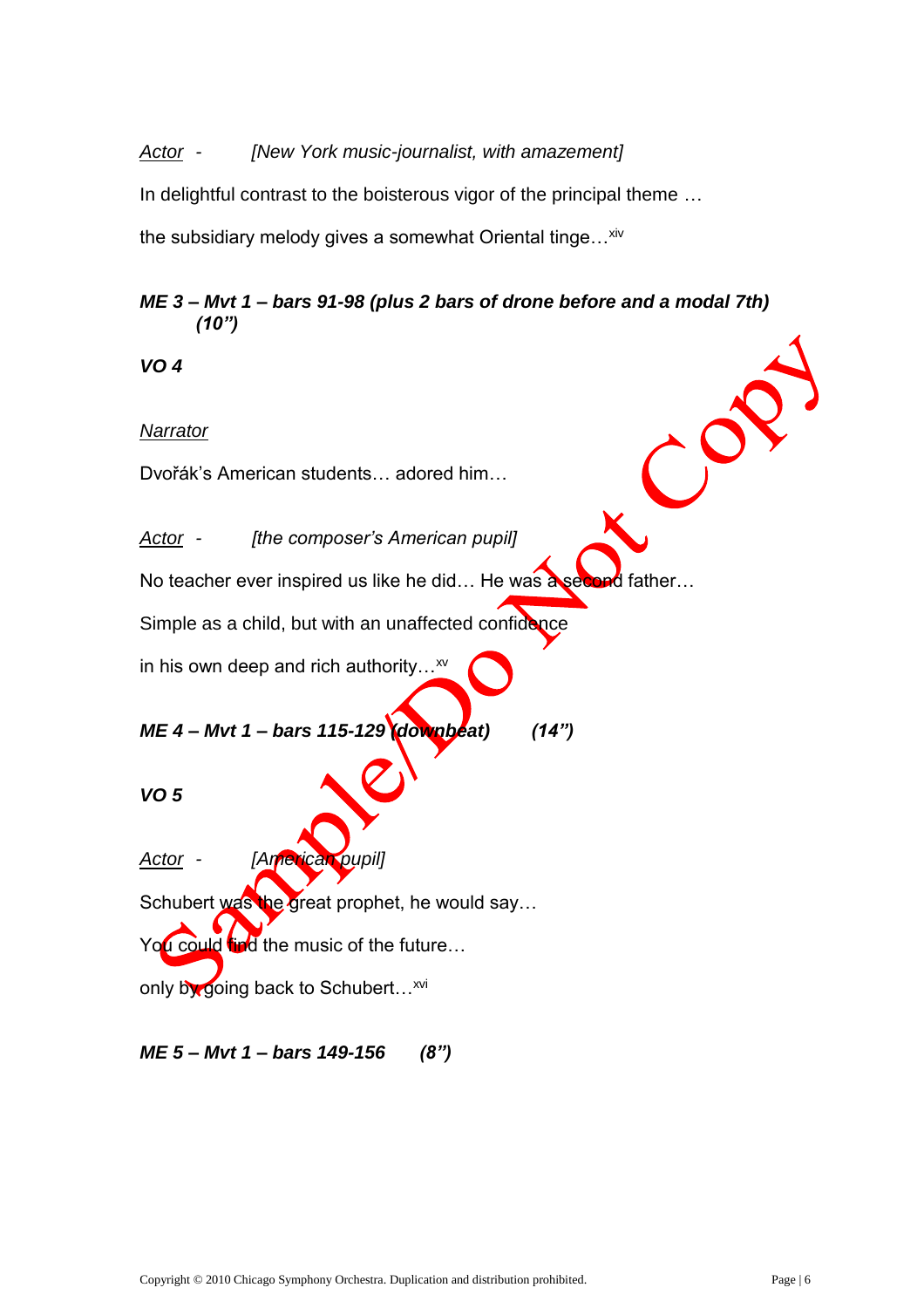# *VO 6*

*Actor - [professor, in a lecturing tone of voice]* In a symphony... a melody, however striking, must not preponderate... over the power of development...<sup>xvii</sup>

## *Narrator*

Development…

*[explaining]*

Change…

Movement from one place in the music to another…

This was the age of long distance travel…

and the transcontinental locomotive…

# *ME 6 – Mvt 1 – bars 181-200 (no trumpet in last bar) (20")*

*VO 7*

*Dvořák*

What the New York newspapers write about me is terrible...

They say they see in me the saviour of music...

and I don't know what else besides!<sup>xviii</sup>

*Actor - [New York music-journalist, with astonishment]*

Dr Dvořák is the most ingenious… of living composers…

*[changing to tone to smug approval]*

But in this symphony... he adheres closely to established forms... xix

 $\mathcal{C}^{\mathcal{O}}$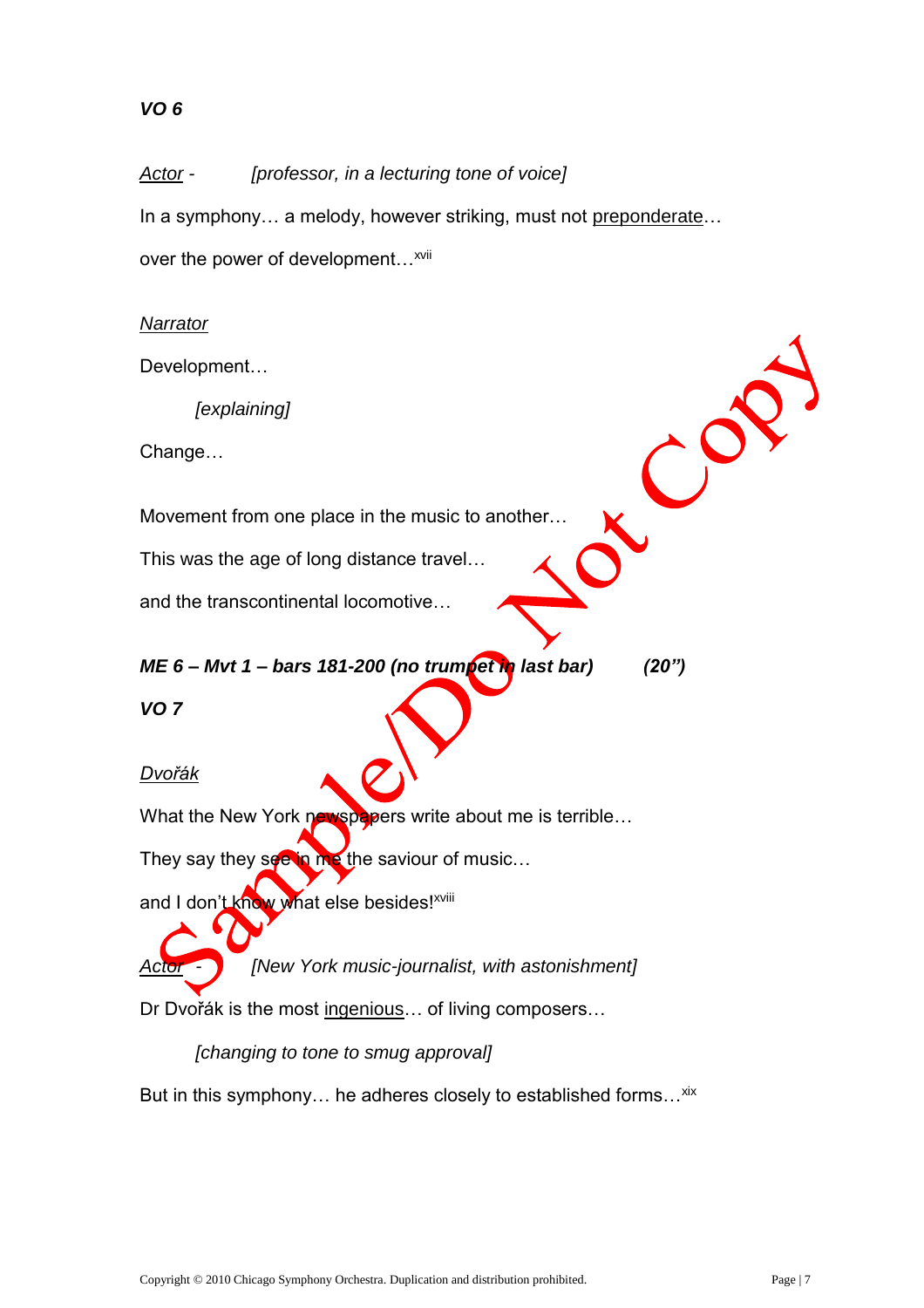## *Narrator*

Which means… that in the first movement…

after a stormy… 'development'…

Dvořák returns to where he started…

He was setting a good 'classical' example…

*ME 7 – Mvt 1 – bars 277- 284 (8")*

*VO 8*

#### *Narrator*

But... Dvořák does not 'adhere to the established forms.

quite as closely as that New York journalist *imagined*.

Take 'the melody with the Oriental tinge'

*ME 8 - Mvt 1 – bars 91-94* 

*VO 9*

*Narrator* This time… Dvořák raises it... by half a step...

*ME 9 – Oboe solo – G to A flat*

*leading straight to*

*ME 10 – Mvt 1 – bars 316-319 (5")*

*VO 10*

CO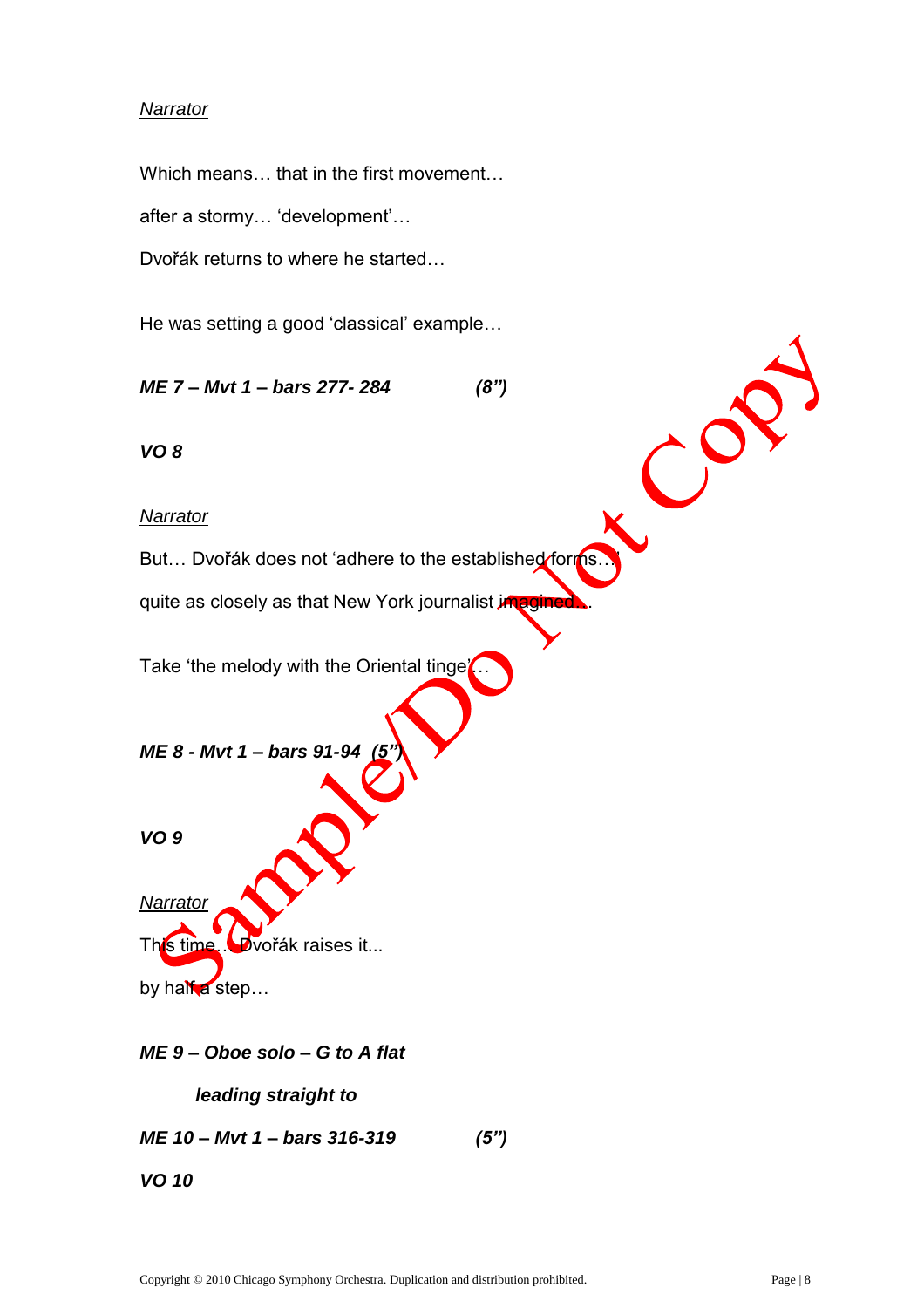## *Narrator*

We easily recognise the music that we heard before…

but it's not quite the same…

*ME 11 - Mvt 1 – bars 374-381 (8")*

*VO 11* 

## *Narrator*

That critic who first saw the newly finished manuscript… was keen to explain this music to his readers...

*Actor - [New York music-journalist]*

Here is the melody which clings most pertinaciously

to the memory of those who hear this symphony

# *ME 12 – Mvt 1 – bars 400-403 - Trumpets 1+2*

*VO 12*

*Actor - [New York music-journalist]*

And they will quickly recognise its spirit...

*[with pride]* It is American *[confiding an intellectual secret]*

And… it has the same rhythm as the principal subject…



CO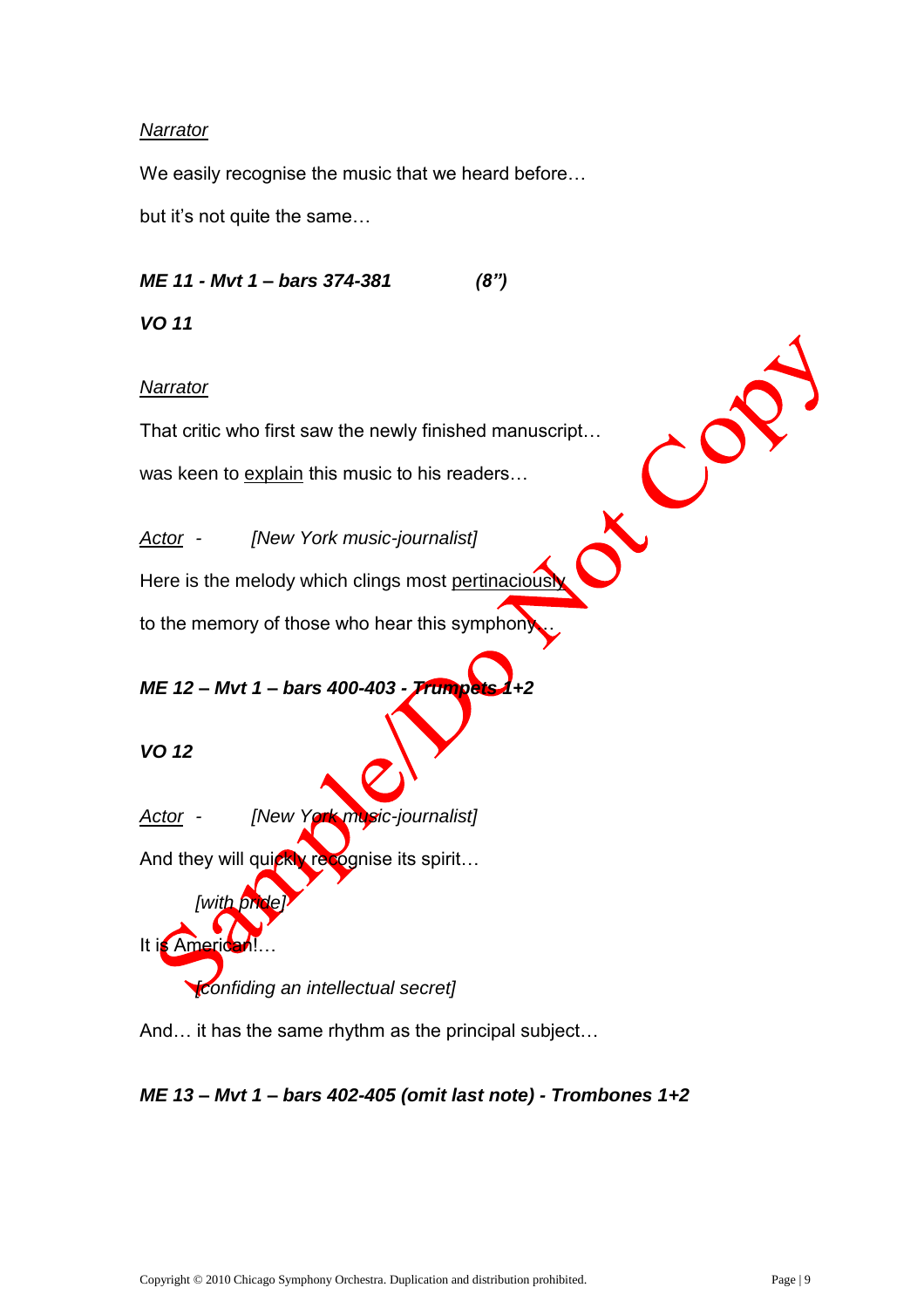*Actor - [New York music-journalist, as though proving a point]*

And what is American about this rhythm?

The 'Scotch snap'... a short note followed by a long one...

The energy imparted by this 'snap' is unmistakable…

and a natural expression…

of one of the chief national characteristics of our people...<sup>xx</sup>

*Dvořák - [ruminating with amusement]*

Anyone with a 'nose' can feel the influence of America...<sup>xxi</sup>

*ME 14 – Mvt 1 - bars 400-450 (tutti) (60")*

## *VO 14*

*Actor - [New York music-journalist, as though making a political point, with over-emphasis]*

Dr Dvořák has successfully imbued this symphony with unity...

And this is due... to the relationship between his different melodies...<sup>xxii</sup>

#### *Narrator*

It's true…

Dvořák's melodies are all related to each other...

But that is not the only thing that gives this music unity…

*Beneath* the melodies…

there is a hidden bed-rock of mysterious harmonies…

*ME 15 – Chord pattern (horns) (14")*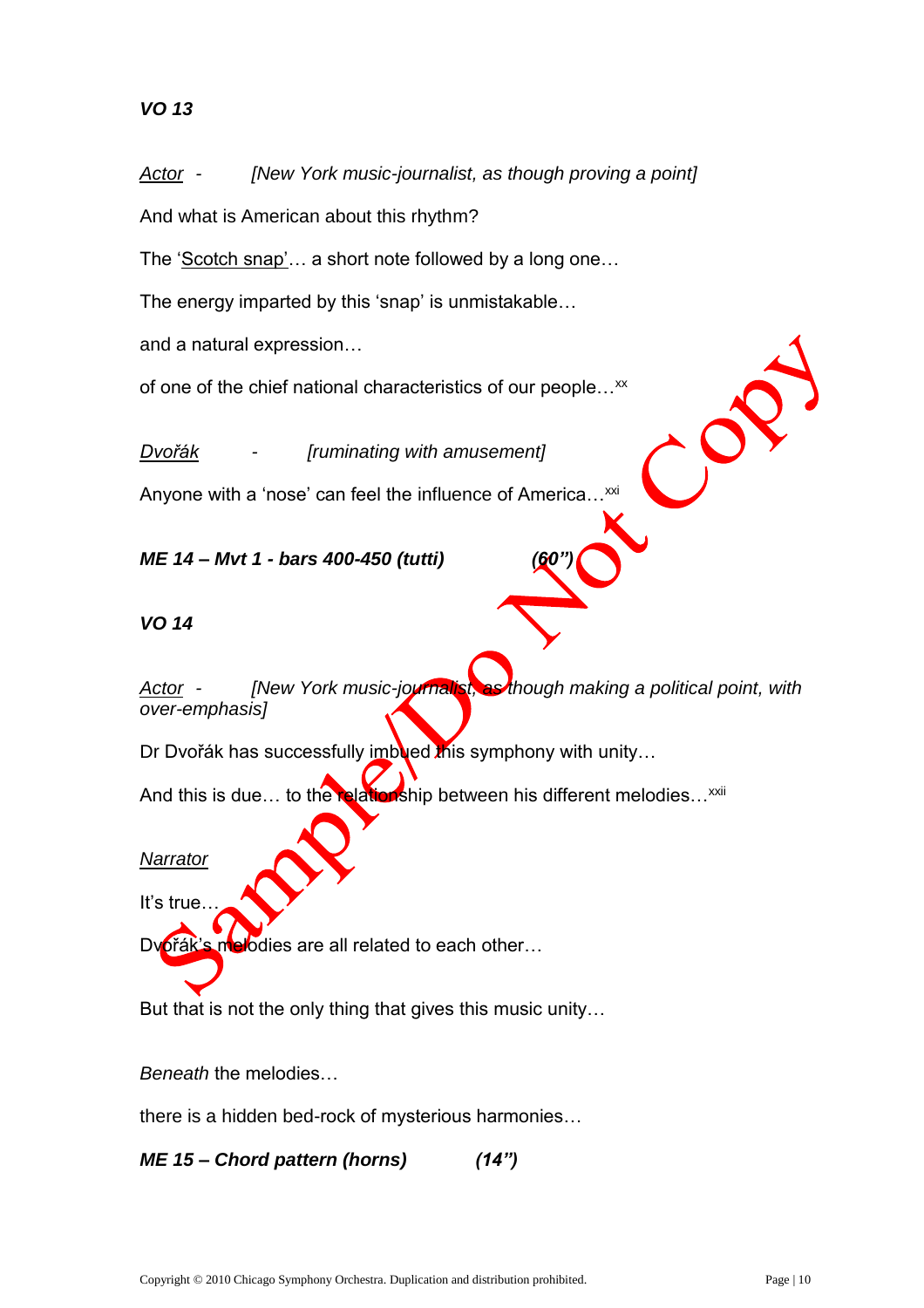# *VO 15*

## *Narrator*

But then… at the beginning of the second movement…

as sometimes happens in a landscape…

the bedrock… suddenly reveals itself…

*ME 16 – Mvt 2 – Bars 1-5 (no strings) (20")*

*VO 16*

*Narrator*

These strange chords... connect... one world of the imagination...

*ME 17 – Mvt 2 – Bar 1, first chord (2")* 

*VO 17*

*Narrator*

with another…

*ME 18 – Mvt 2 – Bar 4, tailing over into bar 5 (2")*

 $\mathcal{C}^{\mathbf{C}}$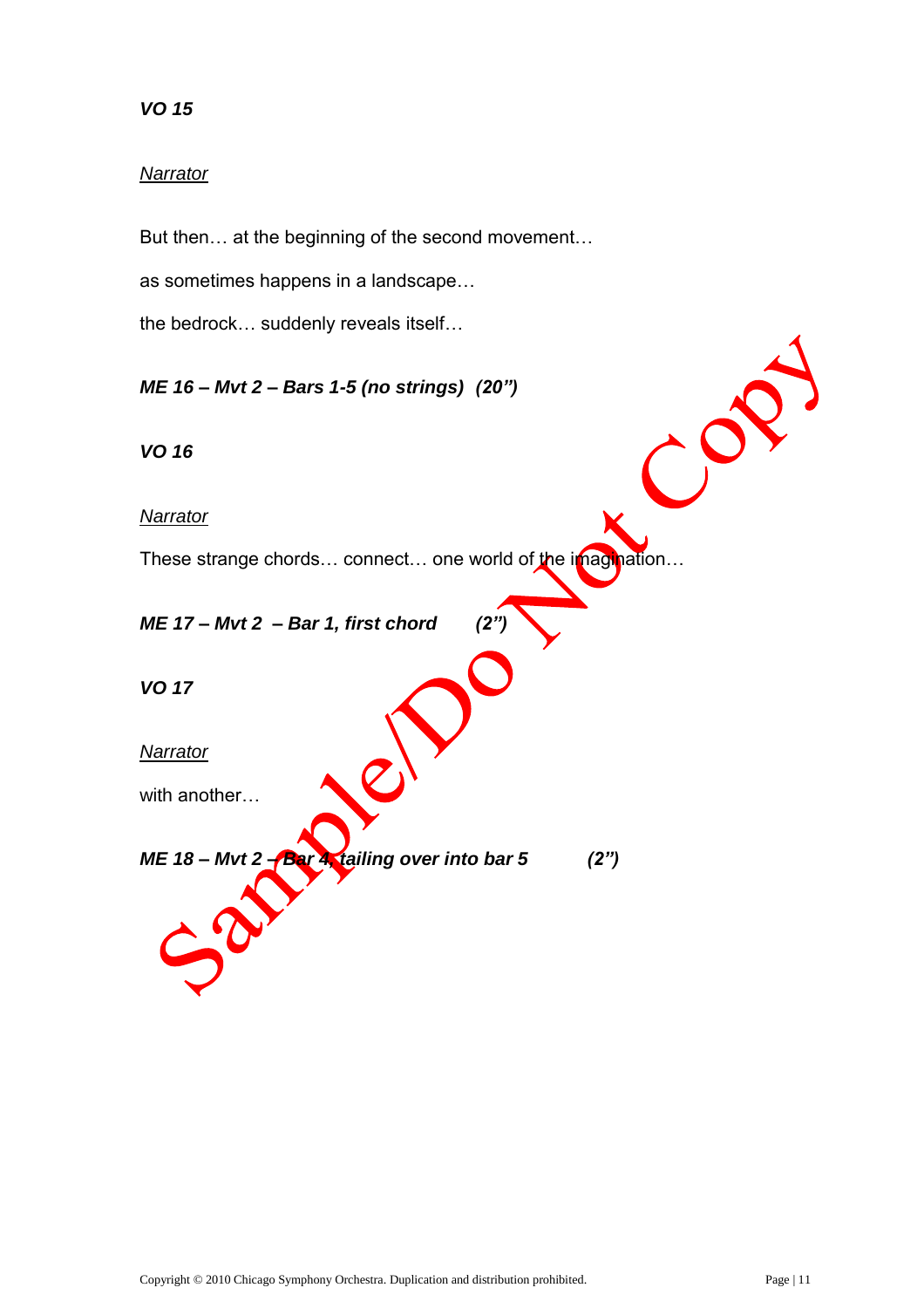# *VO 18*

#### *Actor - [American student]*

Sometimes… in our classes… Dvořák played his melodies to us…

I remember how he sang…

the immortal theme of the second movement of his new symphony…

with passion and fervor… his eyes bulging,

his blood purple in his veins, his body vibrating...<sup>xxiii</sup>

*ME 19- Mvt 2 – Bars 5-10 (24")*

 $\mathcal{C}^{\mathcal{C}}$ 

**Part 3 All Indian Music**

*VO 19* 

*Actor - [Czech pupil and assistant, with pride]*

When the Master's score was finished

I... delivered it to the conductor of the New York Philharmonic...

Anton Seidl…

The next day Seidl  $\sin$  to me...

"This symphony is all Indian music!"

Wissen Sie, die Sinfonie ist lauter Indianermusik! xxiv

#### *Narrator*

*Conductor*

Indian music?

What did the German Seidl … or the Bohemian Dvořák …

know about Native North Americans?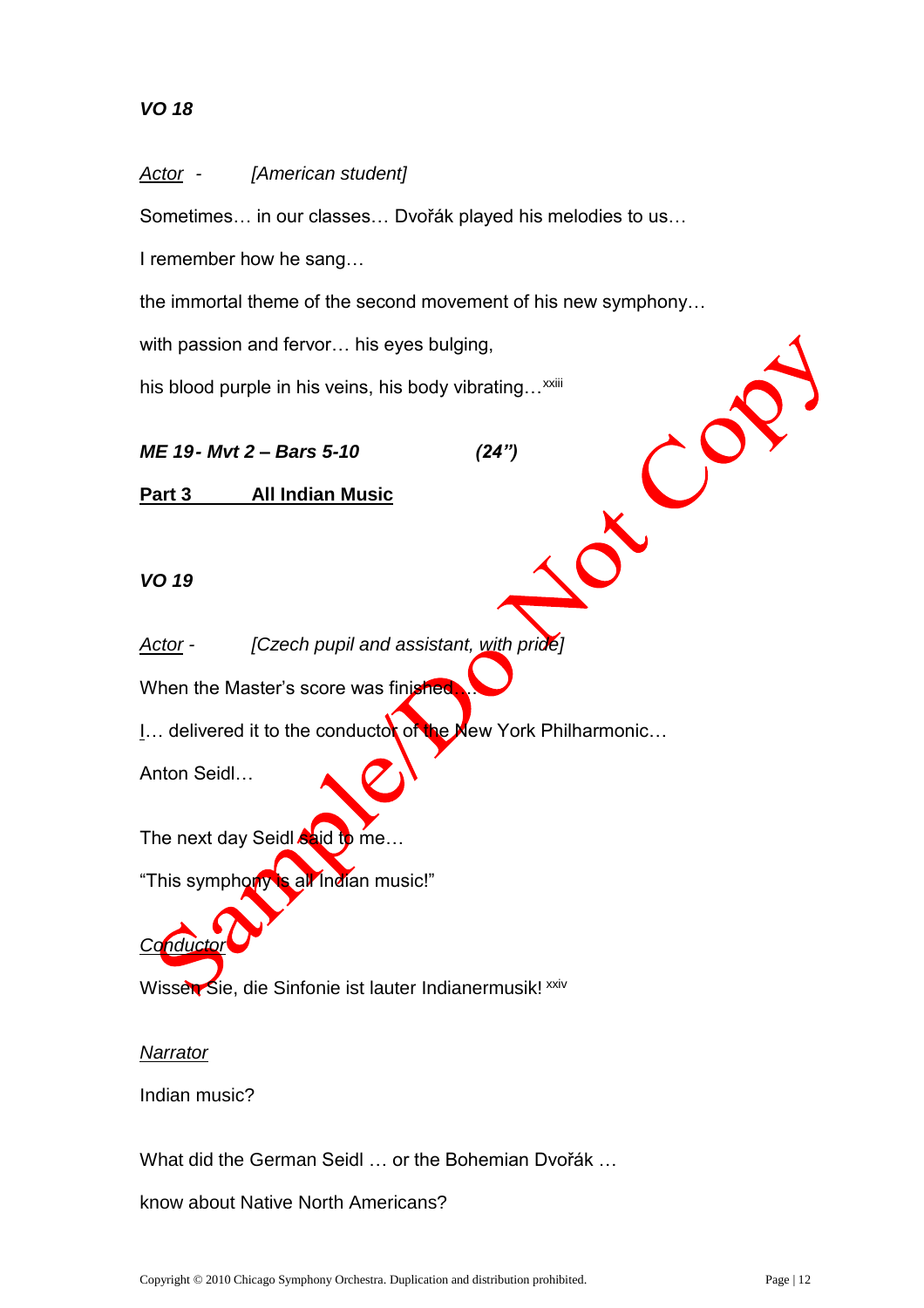Like so many foreigners, most of their information…

came from a single… exceedingly inaccurate… source…

#### *Dvořák*

As you know, I am a great admirer of Longfellow's *Hiawatha*...<sup>xxv</sup>

#### *Narrator*

*Narrator*

*Hiawatha*… the first American poem to conquer Europe…

And be translated into many languages…

Dvořák first read it in his native Czech, when he was in his early twentie

and it haunted him for years…

Some Americans… felt threatened…

by the international success of this poem…

and by the way it had awoken worldwide curiosity...

about the fate of the original inhabitants of this country...

*Actor - [The New York Times]*

This Indian Saga... embalms the monstrous traditions...

of an uninteresting and, one may almost say, a justly exterminated race...<sup>xxvi</sup>

But what made this poem *most* notorious with ordinary readers...

was its unforgettably catchy rhythm…

borrowed… not from Native America at all…

but from a German translation of a Finnish epic...<sup>xxvii</sup>

*Actor - [exaggerate the rhythm]*

By the shore of Gitche Gumee,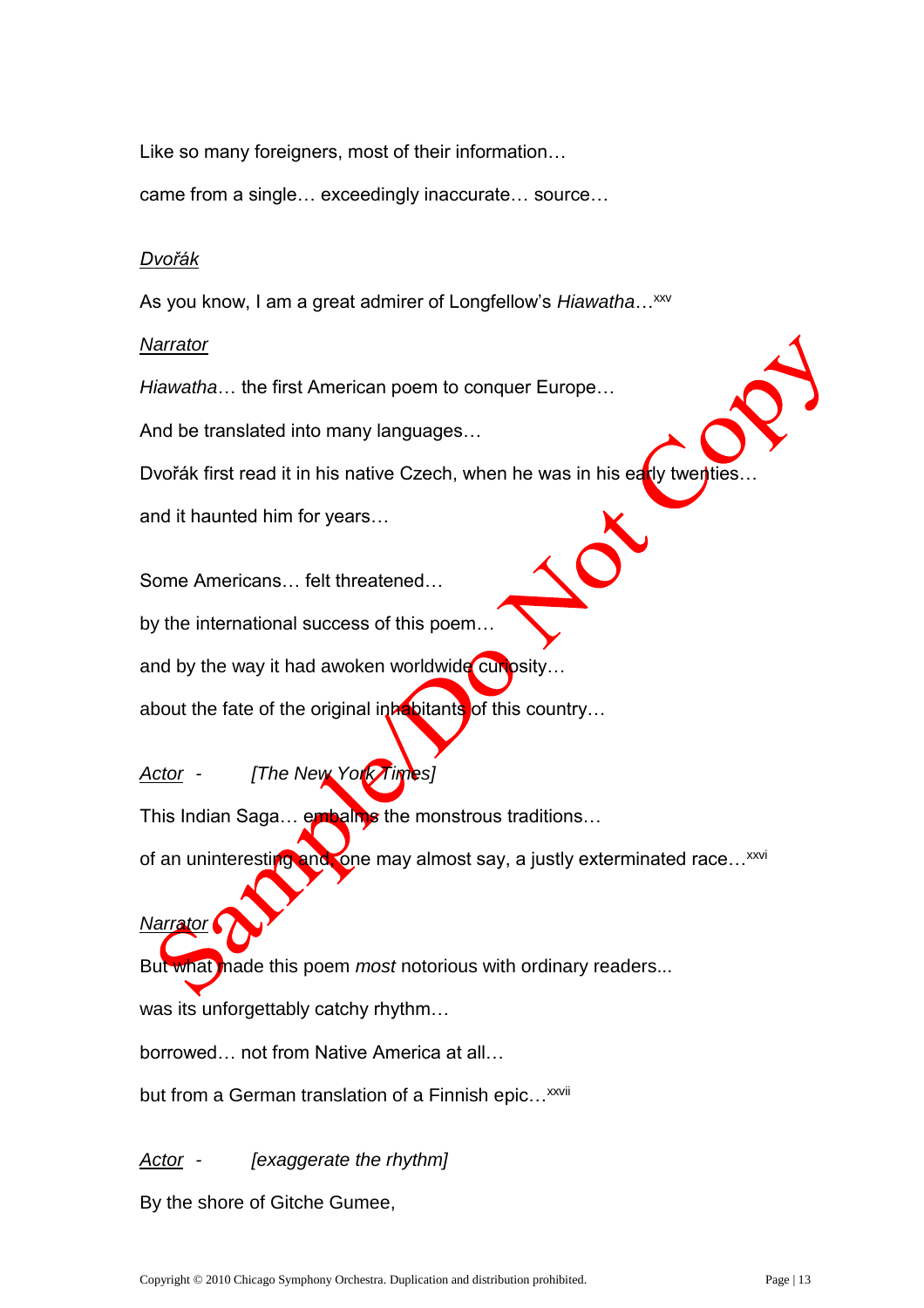By the shining Big-Sea-Water…

At the doorway of his wigwam…

Hiawatha stood and waited...<sup>xxviii</sup>

#### *Narrator*

This thumping beat passed immediately into popular culture…

and was widely parodied in ballads, circuses and vaudevilles…

Dvořák knew it in two languages…

*Actor - [exaggerate again, catching Scotch snap of 'foot was']*

Swift of foot was… Hiawatha…

Strong of arm was Hiawatha...<sup>xxix</sup>

## *ME 20 – Mvt 1 – Bars 24-28 (horns alone) (4")*

#### *VO 20*

*Dvořák [enjoy the grammatical mistake]*

I get so attached to this *Hiawatha*…

that I cannot resist... to write an opera on it...  $^{xxx}$ 

#### *Narrator*

Dvořák's dream of a 'Hiawatha' opera...

was keenly encouraged by his patron... Mrs Thurber...

*Actor - [Mrs Thurber]*

It is really to be regretted that this project came to nothing…

We discussed librettists...

and I... took him to see... Buffalo Bill... xxxi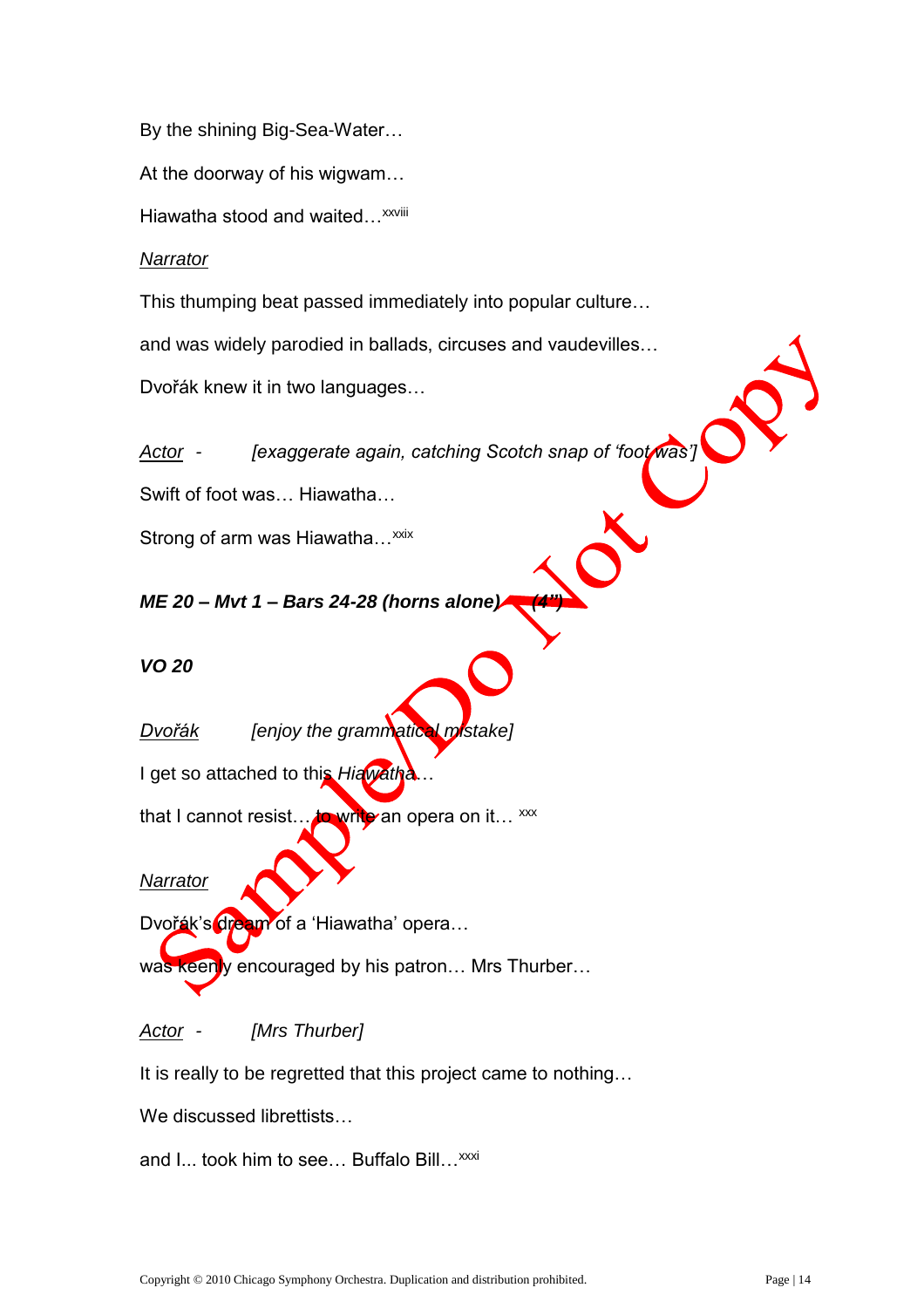*[Sound recording of Buffalo Bill advertising Rough Riders of the World]*

#### *Narrator*

At 'Buffalo Bill's Wild West'… Dvořák heard 'Indian' singing…

*[Recording of Indian singing from that time…]*

*ME 21 – Mvt 1 – Bars 149-152 (flute alone) (4")*

*VO 21* 

#### *Narrator*

And he saw… many of these same performers…

who were filmed by Edison... just one year later... in 1894

*[Recording of dancing music with flute and drums if possible]*

## *ME 22 – Mvt 1 – Bars 91-94 (flutes and oboes) (4")*

*VO 22* 

*Dvořák*

My new symphony has been written under the direct influence...

of the national music of the North American Indians... xxxii

# *Narrator*

This white man's fascination...

with the supposedly 'primitive' and 'savage' 'Red Indians'…

may strike us as completely inappropriate…

to the real historical disaster that overwhelmed…

the nations and cultures of Native North America…

But Dvořák saw things differently…

 $\mathcal{C}^{\mathcal{O}}$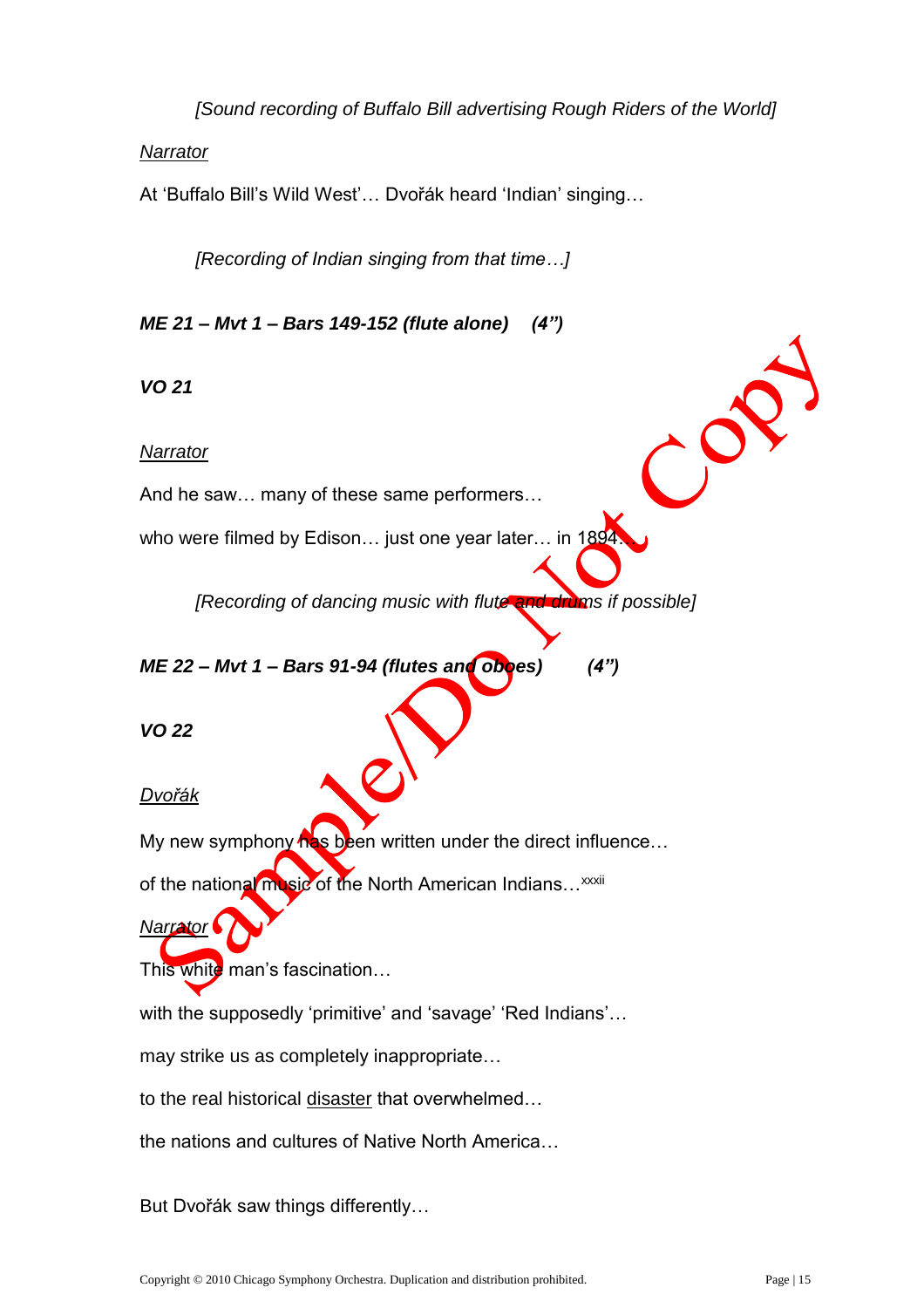He'd been asked by Mrs Thurber… to create a national music for America… and he knew from his own experience in Bohemia… exactly how this should be done…

You start… with the songs and dances… of those who have lived longest on the land…

#### *Dvořák*

The music of the people…

is a rare and lovely flower growing amidst encroaching weeds....

And it will perish unless it is seen by the one **discriminating spirit...** 

who will prize it above all else... xxxiii

#### *Actor*

Should you ask me, whence these stories?

Whence these legends ... and traditions?...

I should answer, I should tell you,

"From the forests and the prairies…"xxxiv

Legends… and traditions…

Over the opening of the slow movement of his symphony…

Dvořák wrote…

#### *Dvořák*

*Narrator*

The beginning of a legend!

 $\mathcal{C}^{\mathcal{O}}$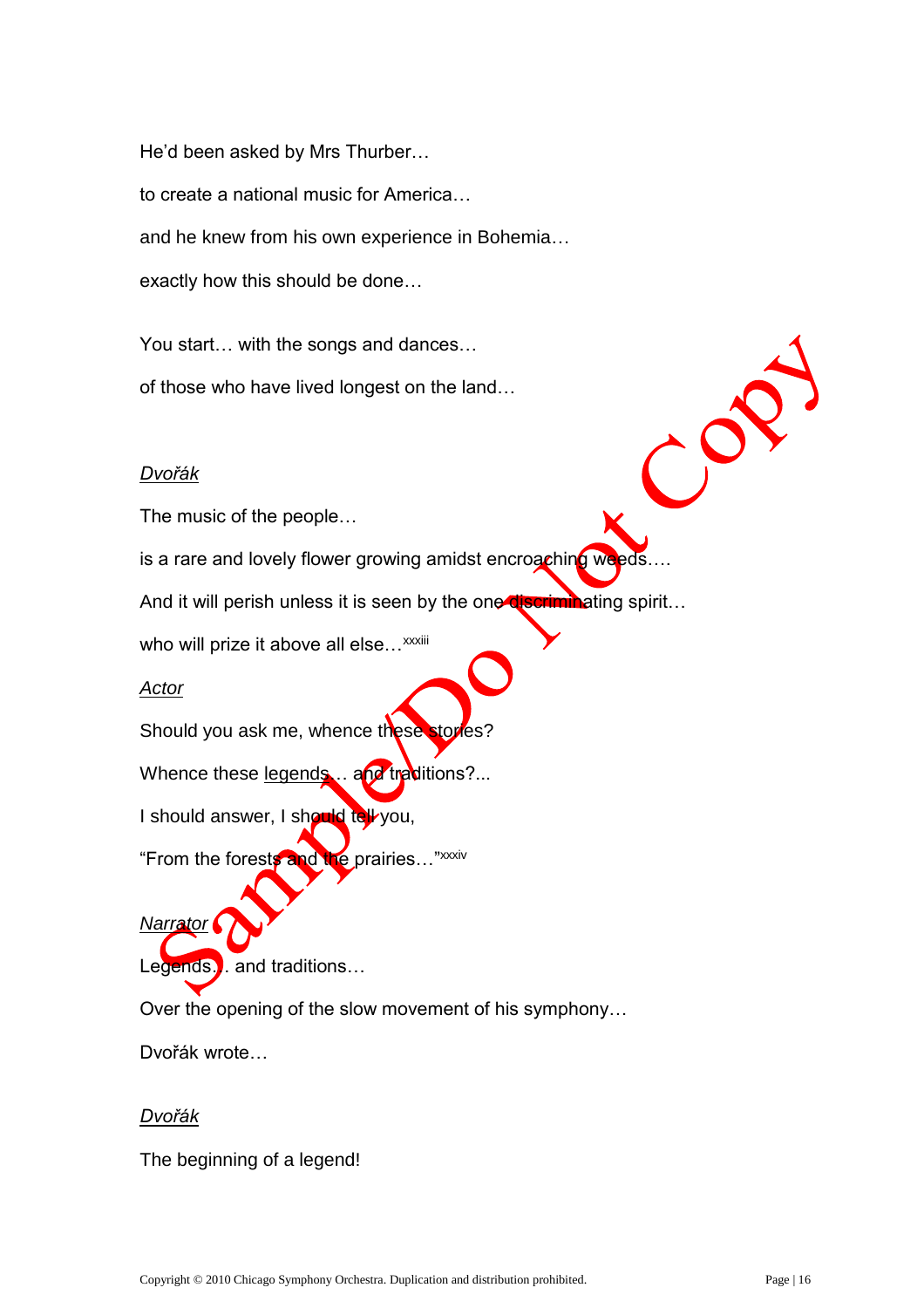*ME 23 – Mvt 2 – Bars 1-2 (8")*

*VO 23*

*Actor - NY journalist*

Dr Dvořák tells me that this slow movement…

is a proclamation of the mood he found…

in the story of Hiawatha's wooing ...<sup>xxxv</sup>

And the lovely Laughing Water…

Softly took the seat beside him…

'I will follow you, my husband!'

This was Hiawatha's wooing!... xxxvi

*Narrator*

Minnehaha's father mockingly describes…

how Hiawatha lured away his daughter

*Actor - [with mocking anger]*

'With his flute of reeds, a stranger…

Wanders piping through the village...<sup>'xxxvii</sup>

*ME 24 – Mvt 2 – Bars 7-8 (English horn, original version with G flat) (8")*

## *Narrator*

*VO 24*

An English horn… 'a flute of reeds…'

That was Dvořák's first version of the melody...

Later… he discovered…

J CO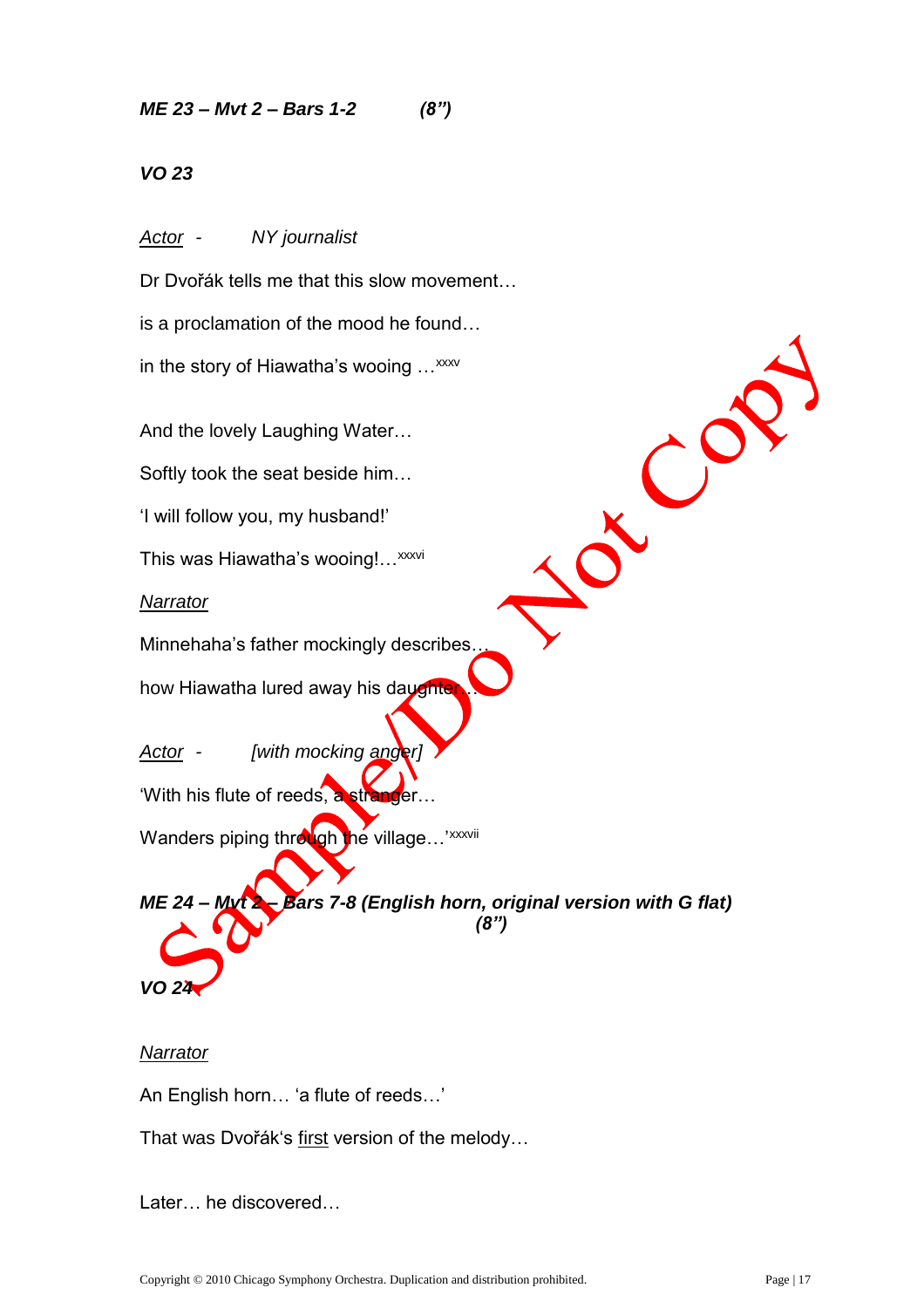#### *Dvořák [in some surprise]*

Native American music is like Scottish or Chinese music…

It's pentatonic... xxxviii

## *ME 25 – Pentatonic scale (English horn) (2")*

*VO 25*

#### *Narrator*

And so he changed the tune to fit that five-note scale…

And... he changed the rhythm…

# *ME 26 – Mvt 2 – Corrected version – Bars 7-8 (English horn) (12")*

*VO 26* 

#### *Narrator*

The centre of this movement is darker

more despairing…

# *Actor - [Harry T. Burleigh]*

I remember that he wrote it...

after he had read the famine scene in *Hiawatha*.... <sup>xxxix</sup>

#### *Narrator*

In a 'cold and cruel winter'... Minnehaha is starving...

Sick and feverish in her wigwam…

she sees... Death… stalking towards her…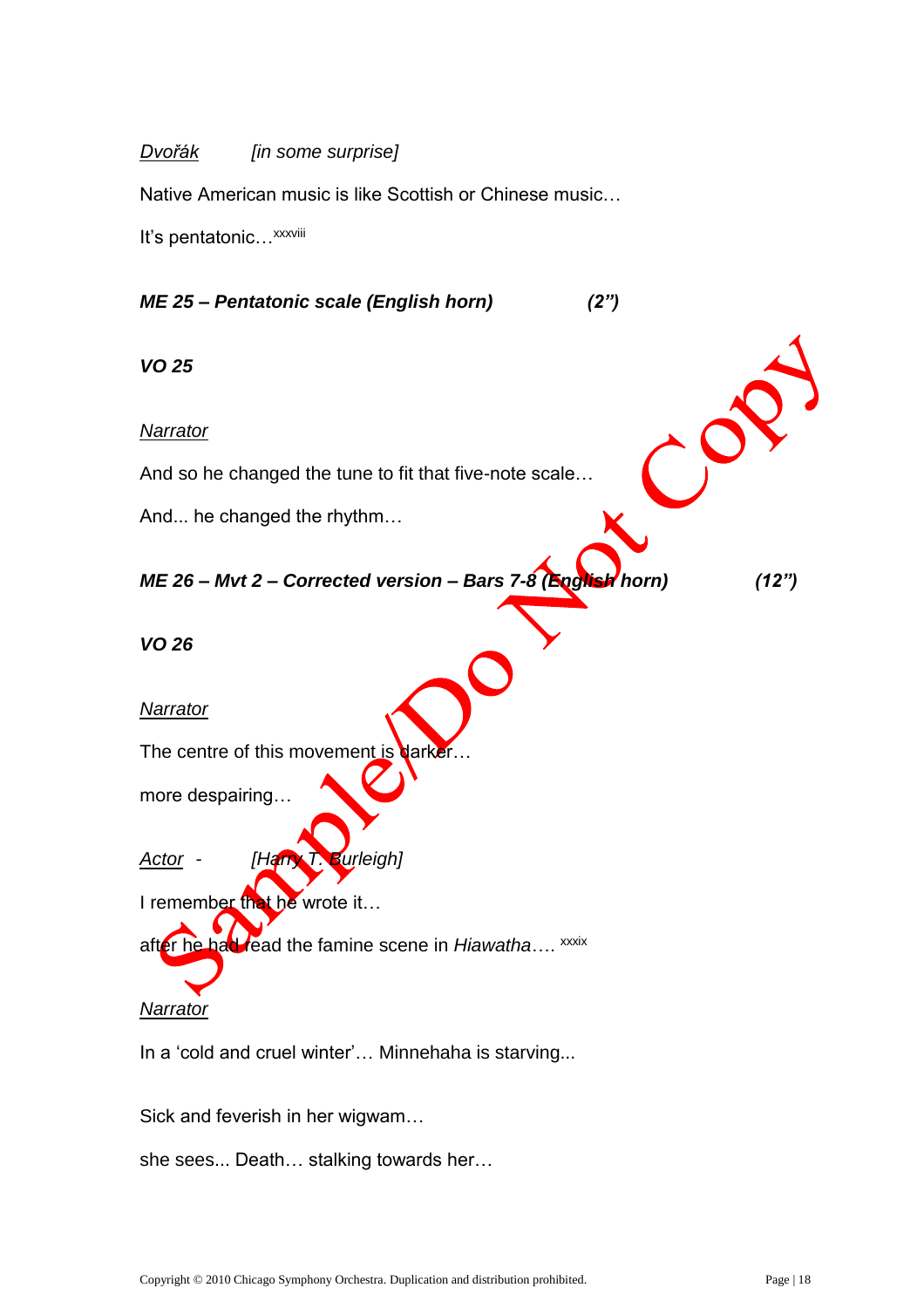## *Actor*

"I can feel his icy fingers Clasping mine amid the darkness! Hiawatha! Hiawatha!"

And the desolate Hiawatha,

Far away amid the forest…

Heard the voice of Minnehaha

Calling to him in the darkness...<sup>xl</sup>

*ME 27 – Mvt 2 – Bars 46-49 (preceded by a bar vln and vla trem)*

*VO 27* 

#### *Actor*

Then they buried Minnehaha;

In the snow a grave they made her

Underneath the moaning hemlocks...<sup>xli</sup>

#### *Dvořák*

What could sound more like a funeral...

than the low notes of the clarinet?xlii

*ME 28 – Mvt 2 – Bars 78-82 (preceded by 2 bars of low clarinets)* 

## *VO 28*

#### *Narrator*

After the bleakness and the grief…

Dvořák returns to the first part of the story…